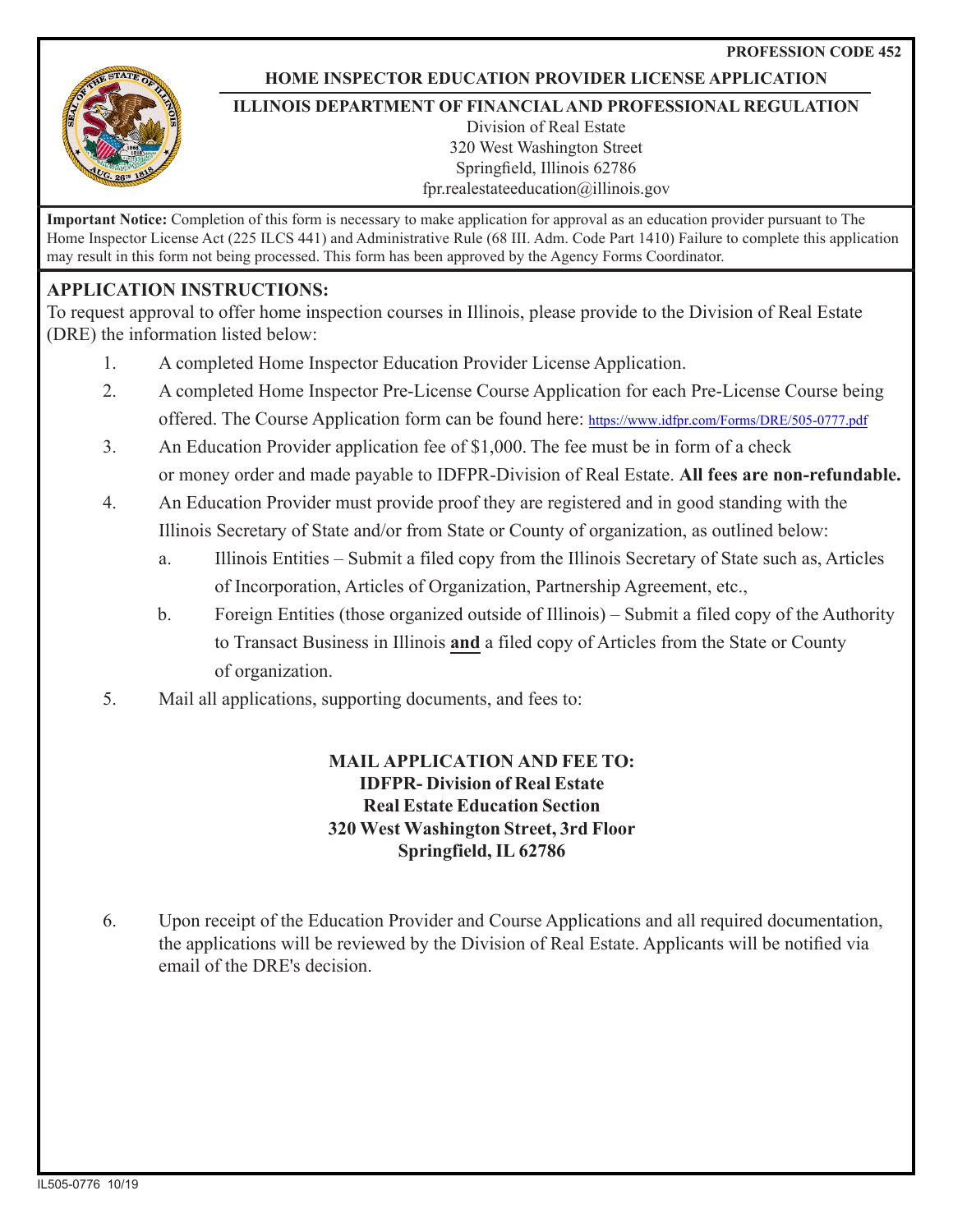### **HOME INSPECTOR EDUCATION PROVIDER LICENSE APPLICATION**

# **I. Education Provider Information:**

| <b>Education Provider Information:</b><br>ı.                                                                                                                                                                                                      |                                      |
|---------------------------------------------------------------------------------------------------------------------------------------------------------------------------------------------------------------------------------------------------|--------------------------------------|
| 1. Education Provider Name:                                                                                                                                                                                                                       | 2. Telephone Number(s):              |
| 3. FEIN/Tax ID Number:                                                                                                                                                                                                                            | 4. Web Address:                      |
| 5. Address (include street, city, state, zip code and county):                                                                                                                                                                                    |                                      |
| 6. Name and title of person(s) responsible for administering for the education program:                                                                                                                                                           |                                      |
| 7. Email address of person(s) responsible or administering the education program:                                                                                                                                                                 |                                      |
| 8. Form of Business Organization (check one):                                                                                                                                                                                                     |                                      |
| Proprietorship<br>Corporation/Partnership                                                                                                                                                                                                         | <b>Limited Liability Company</b>     |
| College/University<br>Association                                                                                                                                                                                                                 | Foreign Corporation/Partnership/LLC  |
| Other (Describe):                                                                                                                                                                                                                                 |                                      |
| *Please see instructions regarding submission of evidence of good standing in Illinois                                                                                                                                                            |                                      |
| 9. Type of real estate program offered by Education Provider (check all that apply):                                                                                                                                                              |                                      |
| Continuing Education Mandatory**<br>Pre-License*                                                                                                                                                                                                  | <b>Continuing Education Elective</b> |
| ** More information can be found<br>* More information can be<br>found in Section 1410.510<br>Section 1410.550 of the<br>Pre-License Education of<br>Administrative Rules.<br>the Administrative Rules.                                           |                                      |
| 10. Will correspondence/home-study courses be available? Yes<br>N <sub>o</sub>                                                                                                                                                                    |                                      |
| 11. Location where records will be maintained (include street, city, state, zip code and county):                                                                                                                                                 |                                      |
| NOTE: The Education Provider shall maintain records for not less than five (5) years and make these records available for inspection by<br>the Illinois Department of Financial and Professional Regulation-Division of Real Estate upon request. |                                      |
|                                                                                                                                                                                                                                                   |                                      |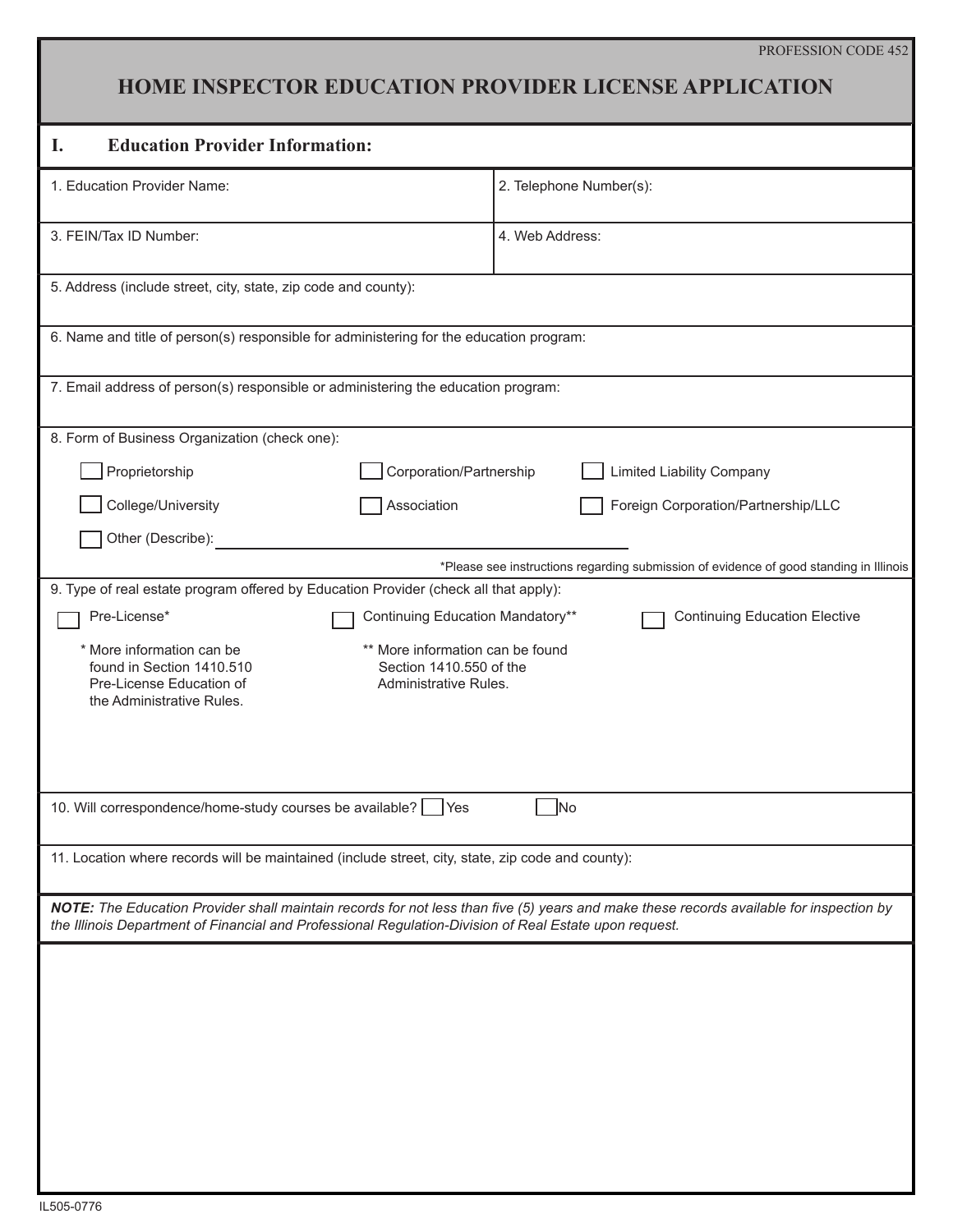### **II. Education Provider Administration:** If additional space is needed for this section, please attach separate documentation.

- 1. Please attach a bio/resume of the Education Provider Administrator(s) that includes the information below:
	- a. Educational Background (High School, College, Other)
	- b. Teaching Experience
	- c. Business Experience
	- d. Professional Organization(s)
	- e. Publication(s)
	- f. Illinois License Number (if applicable)
- 2. Describe the personnel organizational structure of the Education Provider.
- 3. Describe the record-keeping system to be used for recording and verifying attendance, student progress, and course completion. Attach copies or screenshots of all forms and reports used (for example: student registration forms, progress reports, attendance records, or course completion records).
- 4. Attach copies of catalogues, brochures, and promotional material to be used.
- 5. Outline in detail the fee schedule of the Education Provider's course offerings. The same fee must be charged to all students.
- **III. Physical Facilities:** If additional space is needed for this section, please attach separate documentation.
	- 1. Describe the classroom facilities with respect to size, safety and welfare of the student.
		- Attach a picture of the classroom, exterior of building, and a floor plan of the facilities de tailing the dimensions of the classroom(s), seating availability, and nearby restrooms and exits.
	- 2. Where will make-up classes and/or examinations be held?
	- 3. How many students are permitted in each classroom?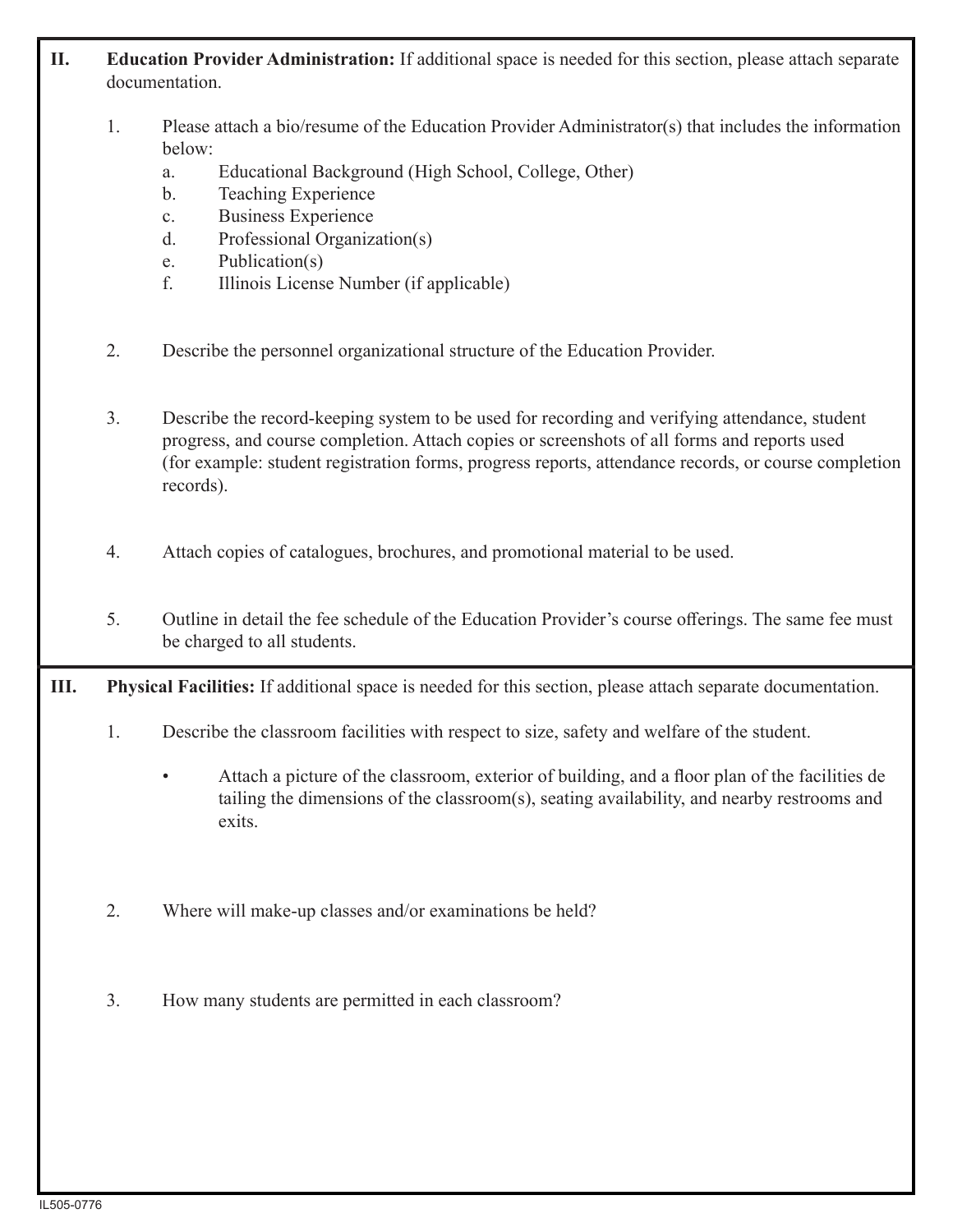### **THE APPLICATION FEE FOR AN EDUCATION PROVIDER LICENSE IS \$1000.00**

I certify that I am the individual responsible for making application for an Education Provider license. I have read and understand the Home Inspector License Act (225 ILCS 441) and its associated Administrative Rules (68 Ill. Adm. Code Part 1410) and the courses offered by this education provider for pre-license education credit and/or continuing education credit will comply with the criteria in the Home Inspector License Act and its associated Administrative Rules.

**Education Provider Name: \_\_\_\_\_\_\_\_\_\_\_\_\_\_\_\_\_\_\_\_\_\_\_\_\_\_\_\_\_\_\_\_\_\_\_\_\_\_\_\_\_\_\_\_\_\_\_\_\_\_\_\_\_\_\_\_\_\_\_\_\_\_\_\_\_\_\_**

**Signature of Person(s) Responsible: \_\_\_\_\_\_\_\_\_\_\_\_\_\_\_\_\_\_\_\_\_\_\_\_\_\_\_\_\_\_\_\_\_\_\_\_\_\_\_\_\_\_\_\_\_\_\_\_\_\_\_\_\_\_\_\_\_\_\_\_**

**Print name of Person(s) Responsible: \_\_\_\_\_\_\_\_\_\_\_\_\_\_\_\_\_\_\_\_\_\_\_\_\_\_\_\_\_\_\_\_\_\_\_\_\_\_\_\_\_\_\_\_\_\_\_\_\_\_\_\_\_\_\_\_\_\_\_**

**Date: \_\_\_\_\_\_\_\_\_\_\_\_\_\_\_\_\_\_\_\_\_\_\_\_\_\_\_\_\_\_\_**

**MAIL APPLICATION AND FEE TO: IDFPR- Division of Real Estate Real Estate Education Section 320 West Washington Street, 3rd Floor Springfield, IL 62786**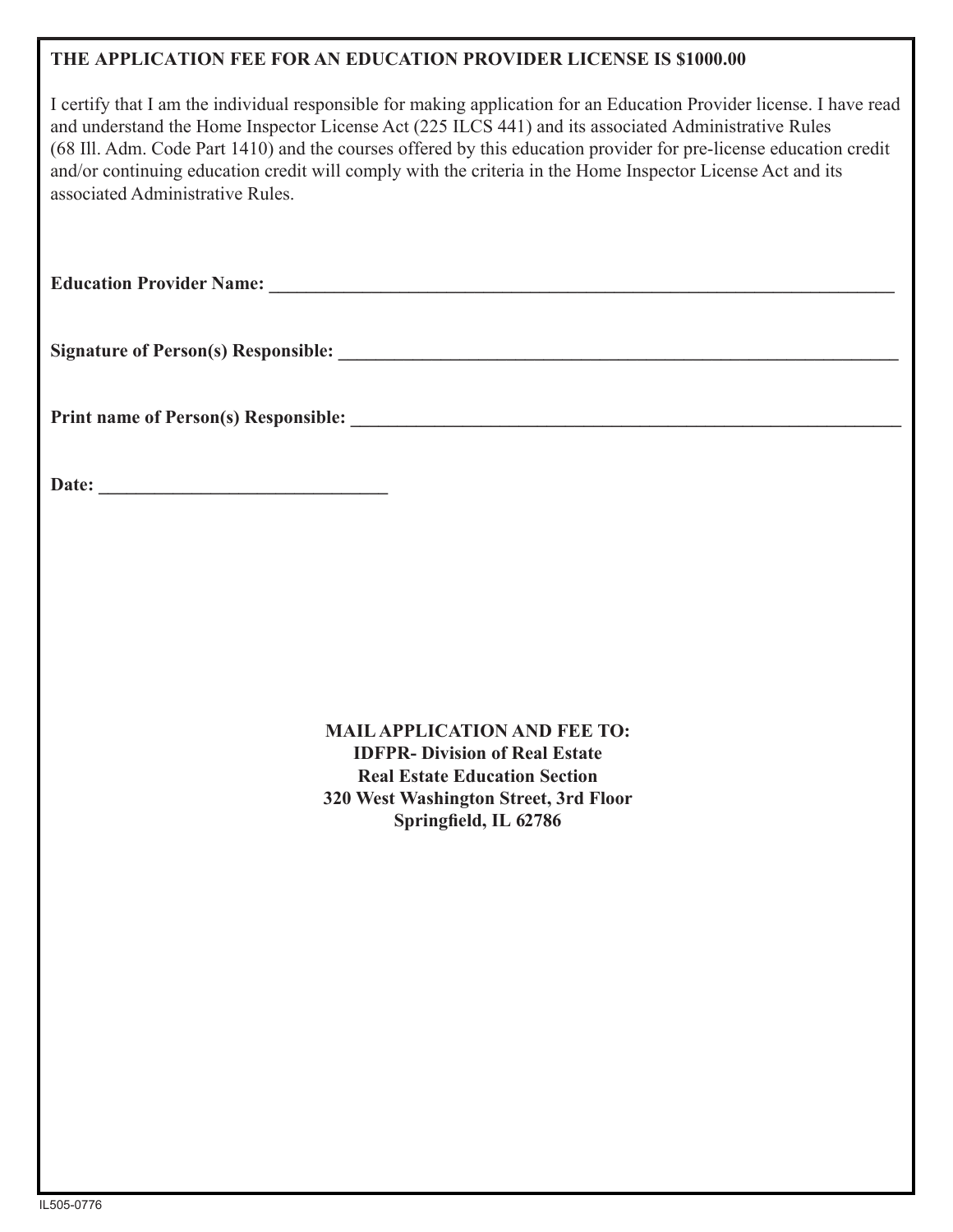## **AFFIDAVIT FOR EDUCATION PROVIDER**

### **I certify that I am the individual authorized to act on behalf of this Education Provider and attest that:**

- 1. The information presented in this Education Provider License Application is true and correct to the best of my knowledge
- 2. [That this Education Provider shall abide by the requirements pursuant to the Home Inspector License Act](http://www.ilga.gov/legislation/ilcs/ilcs3.asp?ActID=1359&ChapAct=225%26nbsp%3BILCS%26nbsp%3B441%2F&ChapterID=24&ChapterName=PROFESSIONS+AND+OCCUPATIONS&ActName=Home+Inspector+License+Act%2E) (225 ILCS 441) and its associated Administrative Rules [\(68 III. Adm. Code Part 1410\)](http://www.ilga.gov/commission/jcar/admincode/068/06801410sections.html)
- 3. That all courses offered by this Education Provider will comply with the Home Inspector License Act and its associated Administrative Rules.
- 4. That the content areas of all Continuing Education (CE) Courses offered by this Education Provider will conform to those listed in Subpart F: Education Provider and Courses Requirements of the Administrative Rules.
- 5. All courses offered by this Education Provider will:
	- Contribute to the advancement, integrity, extension and enhancement of professional skills and knowledge in the practice of home inspection;
	- Provide experiences which contain subject matter and course material relevant to those set forth in the Home Inspector License Act.
	- Be developed and presented by persons with education and/or experience in subject matter of the course;
- 6. That this Education Provider will be responsible for verifying attendance and participation for each course and provide each participant in an approved course with a transcript or certificate of completion upon successful completion of the course.
- 7. That credit shall be issued for confirmed and documented attendance, participation, and a passing score of 70% on the course examination.
- 8. That this Education Provider will maintain lesson plans and examinations for each course in which a final proctored exam is required and will require a passing score of 70% for successful completion of the course.
- 9. That this Education Provider maintains enough instructors and adequate support personal to assist with administrative matters and technical assistance.
- 10. That this Education Provider will provide an office for maintenance of all records, office equipment and office space necessary for customer service, which may be subject to inspection by the Illinois Department of Financial and Professional Regulation during regular business hours.
- 11. That this Education Provider will maintain records for each student for not less than five years and will make these records available for inspection by the Illinois Department of Financial and Professional Regulation during regular business hours.
- 12. That this Education Provider, if located out-of-state, will reimburse the Illinois Department of Financial and Professional Regulation for an on-site inspection for all expenses incurred by the inspector during the inspection, should an inspection be deemed necessary.